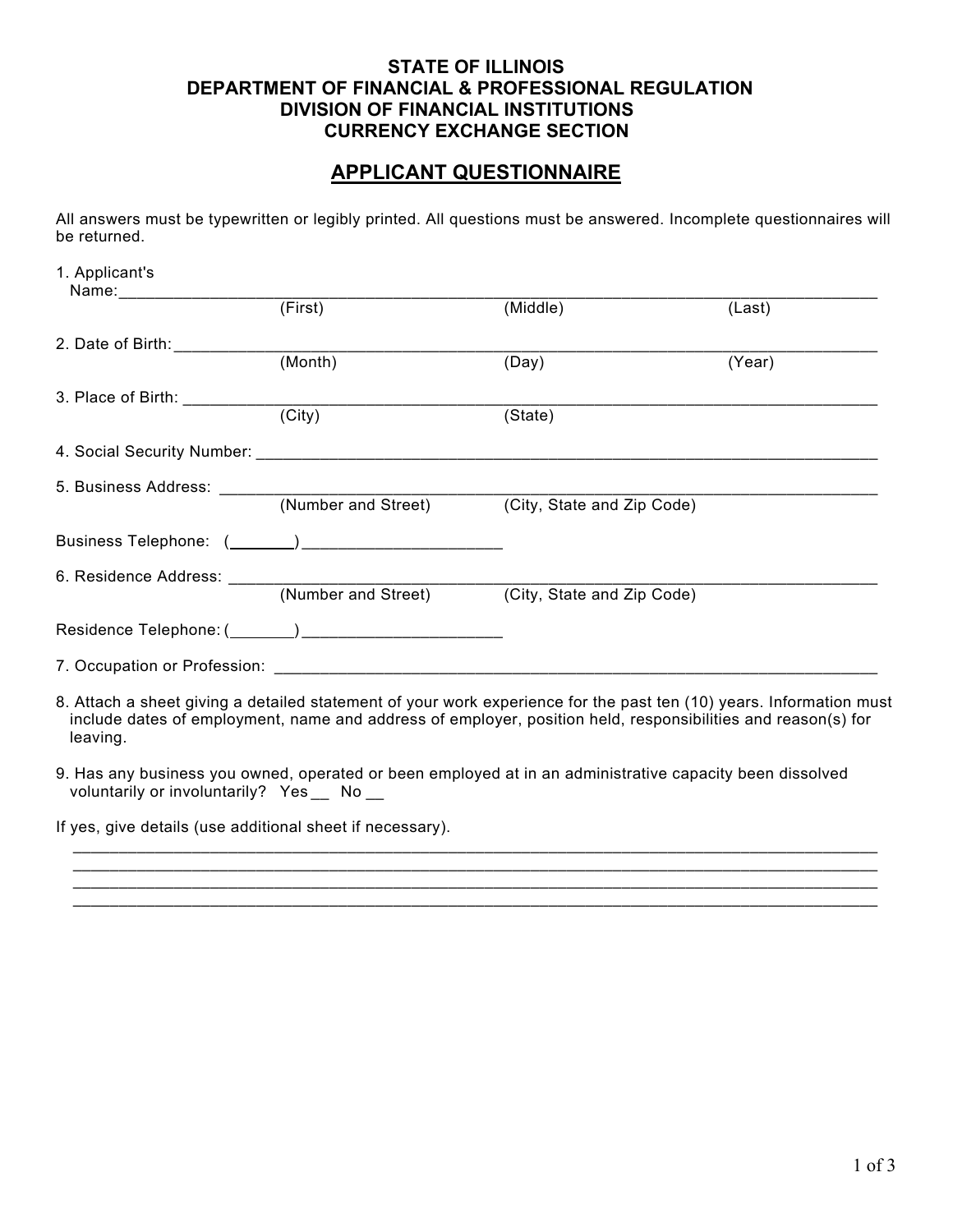| 10. Have you ever been indicted and/or convicted of a crime in Federal |  |  |  |
|------------------------------------------------------------------------|--|--|--|
| or State Court? Yes No                                                 |  |  |  |

A. If yes, give details (use additional sheet if necessary).

| B. In what Court? (Country)                                                                                            | (State)                                                                                                       | (County)                                                                                                                     |
|------------------------------------------------------------------------------------------------------------------------|---------------------------------------------------------------------------------------------------------------|------------------------------------------------------------------------------------------------------------------------------|
|                                                                                                                        |                                                                                                               |                                                                                                                              |
|                                                                                                                        |                                                                                                               |                                                                                                                              |
|                                                                                                                        |                                                                                                               |                                                                                                                              |
|                                                                                                                        | 11. Have you ever been a witness before a Federal or State Grand Jury? Yes__ No__                             |                                                                                                                              |
| If yes, give details (use additional sheet if necessary).                                                              |                                                                                                               |                                                                                                                              |
| 12. Have you ever been involved in a civil suit? Yes _ No___                                                           | A. If yes, when, where, date and explain in detail the final disposition (use additional sheet if necessary). |                                                                                                                              |
|                                                                                                                        |                                                                                                               | 13. Have you ever been involved in any civil litigation arising out of the conduct of the business specified in the Currency |
| If yes, explain in detail (use additional sheet if necessary).                                                         | Exchange Act? (Please review copy of Act included with application material.) Yes __ No __                    |                                                                                                                              |
| 14. Have you ever filed personal bankruptcy? Yes __ No<br>A. If yes, give details (use additional sheet if necessary). |                                                                                                               |                                                                                                                              |
|                                                                                                                        | (State)                                                                                                       |                                                                                                                              |
|                                                                                                                        | 15. Have you ever been issued a State or local business license? Yes ____ No ____                             |                                                                                                                              |
|                                                                                                                        |                                                                                                               |                                                                                                                              |